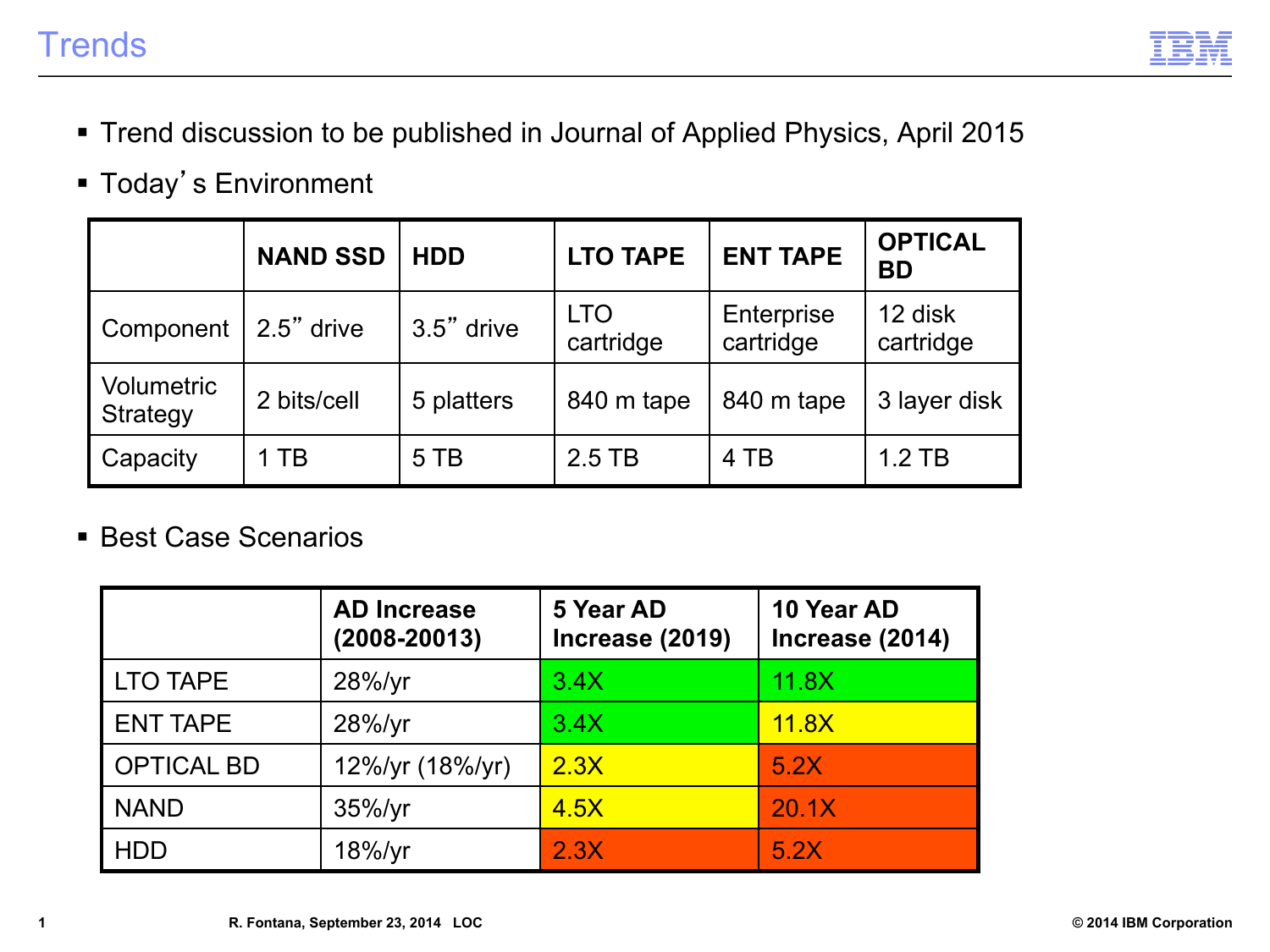

## **2015 Scenario**

## **2016, 2017, 2018 Scenario**

- § HDD
	- No HAMR **yet**
	- More platters
	- "Duopoly" and technology
- § TAPE
	- LTO7 will deliver on capacity target (6 TB) in the consortium roadmap
- Optical BD
	- Land and Groove recording and double sided disks **?**
- § NAND
	- 2D 16 nm cells pervasive
	- Some 2D 13 nm cells
	- 3D multi-layer adopted by all NAND companies
- § HDD
	- No HAMR **yet** (2017?)
	- More platters?
	- HDD companies and SSDs
- § TAPE
	- LTO8 will deliver on capacity target (12 TB) in the consortium roadmap
- Optical BD
	- Land and Groove recording and double sides disks **?**
- § NAND
	- 3D multi-layer pervasive
	- By 2018 (+4 Years from today) density goes up by a factor of  $1.35^4 = 3X$ minimum
	- NAND investment for increased capacity?